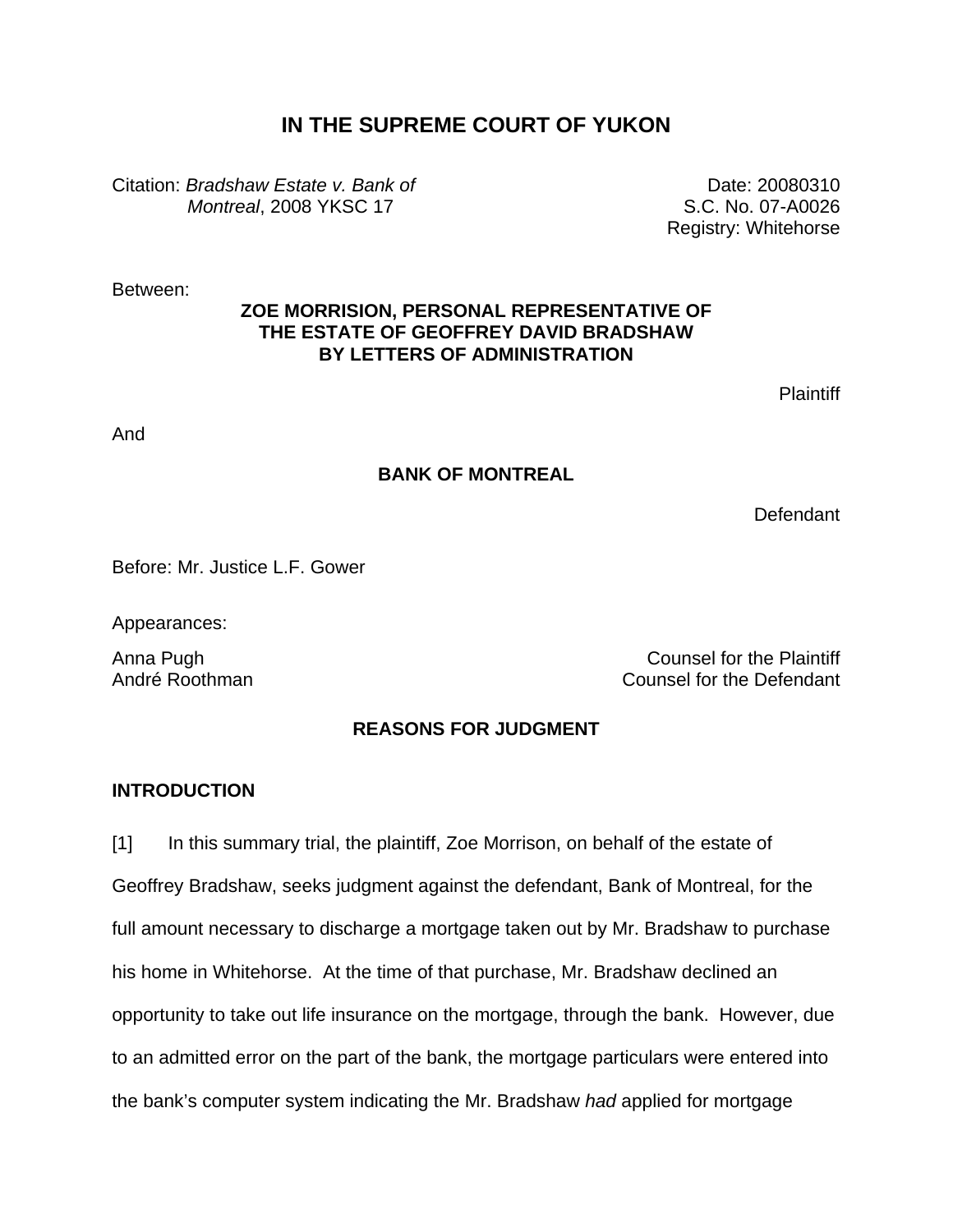insurance. Accordingly, from the time of the purchase until Mr. Bradshaw's accidental death a couple of years later, the bank regularly deducted mortgage insurance premiums and forwarded statements to Mr. Bradshaw indicating that he had life insurance on his mortgage.

[2] The Plaintiff summits that these incorrect communications constitute a negligent misrepresentation which has caused Mr. Bradshaw's estate to suffer a loss in the amount of the uninsured balance of the mortgage still owing to the bank.

### **ISSUE**

[3] There is really only one issue in this summary trial: Did Mr. Bradshaw reasonably rely upon the bank's inaccurate communications that he had mortgage insurance, when in fact he did not? For the reasons which follow, I conclude that there is no evidence of such reliance and that the plaintiff's claim must therefore fail.

[4] However, in the event that I am wrong in this conclusion, if Mr. Bradshaw did reasonably rely upon the bank's misrepresentation, the second potential issue is whether that reliance was detrimental to him in the sense that damages resulted. I conclude that it was not.

### **FACTS**

[5] On July 16, 2004, Mr. Bradshaw obtained a Mortgage Commitment and Disclosure Statement from the Bank of Montreal confirming his eligibility for financing to purchase a home at 13 Takhini Avenue in Whitehorse. The loan was at a fixed interest rate of 4.9% per annum. The document indicated that Mr. Bradshaw's solicitor for the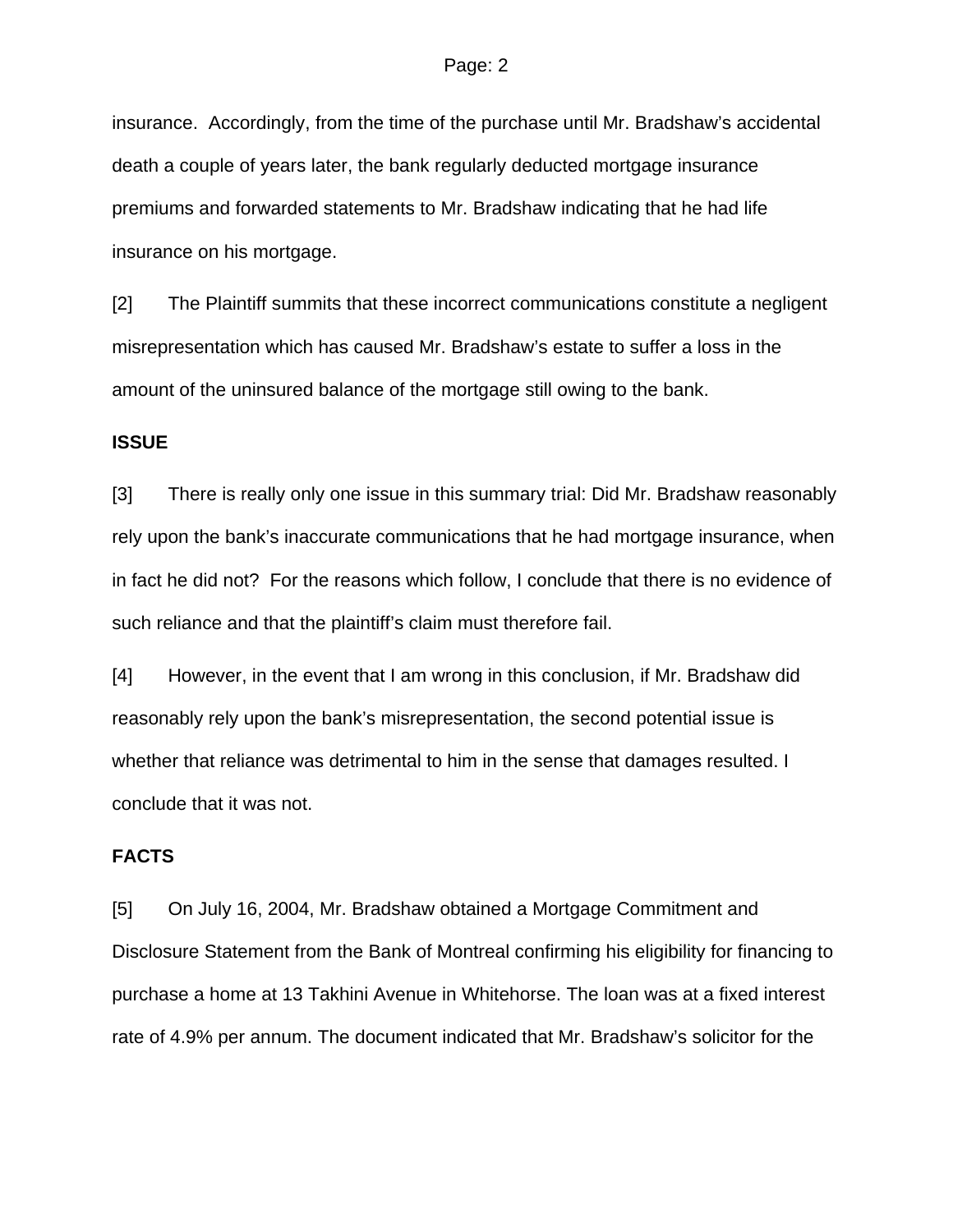mortgage would be Serge Lamarche, of the then Lackowicz and Shier law firm. The document included the following figures respecting the amount of the loan:

| <b>Basic Loan Amount</b>                               | \$116,000.00     |
|--------------------------------------------------------|------------------|
| Mortgage Default Insurance Premium                     | \$1,160.00       |
| <b>Total Mortgage Loan</b>                             | \$117,160.00     |
| Deducted from proceeds of Total Mortgage Loan for:     |                  |
| Default Ins. Premium remitted plus Prov. Tax at 0.0% - | \$1,160.00       |
| Disbursed to you or as directed by you                 | <u>16,000.00</u> |

Curiously, there was no evidence to indicate whether the above information was intended to confirm that mortgage insurance was being excluded from the total amount of the loan. One reasonable interpretation would be that since the default insurance premium was shown as "deducted" from the "Total Mortgage Loan", such premium was not intended to be paid.

[6] However, the Mortgage Commitment and Disclosure Statement also included the following information:

| <b>Total Payment amount</b>     | \$353.63 |  |
|---------------------------------|----------|--|
| <b>Principal &amp; Interest</b> | \$310.02 |  |
| Taxes                           | \$36.58  |  |
| Life Insurance Premium          | \$7.03   |  |

Once again, there was no evidence as to why the life insurance premium was listed as part of the "Total Payment Amount", if indeed the mortgage default insurance premium had been deducted from what was being loaned to Mr. Bradshaw.

[7] On August 4, 2004, Mr. Bradshaw signed the mortgage in the presence of his lawyer, who acted as a witness. The principal amount of the mortgage was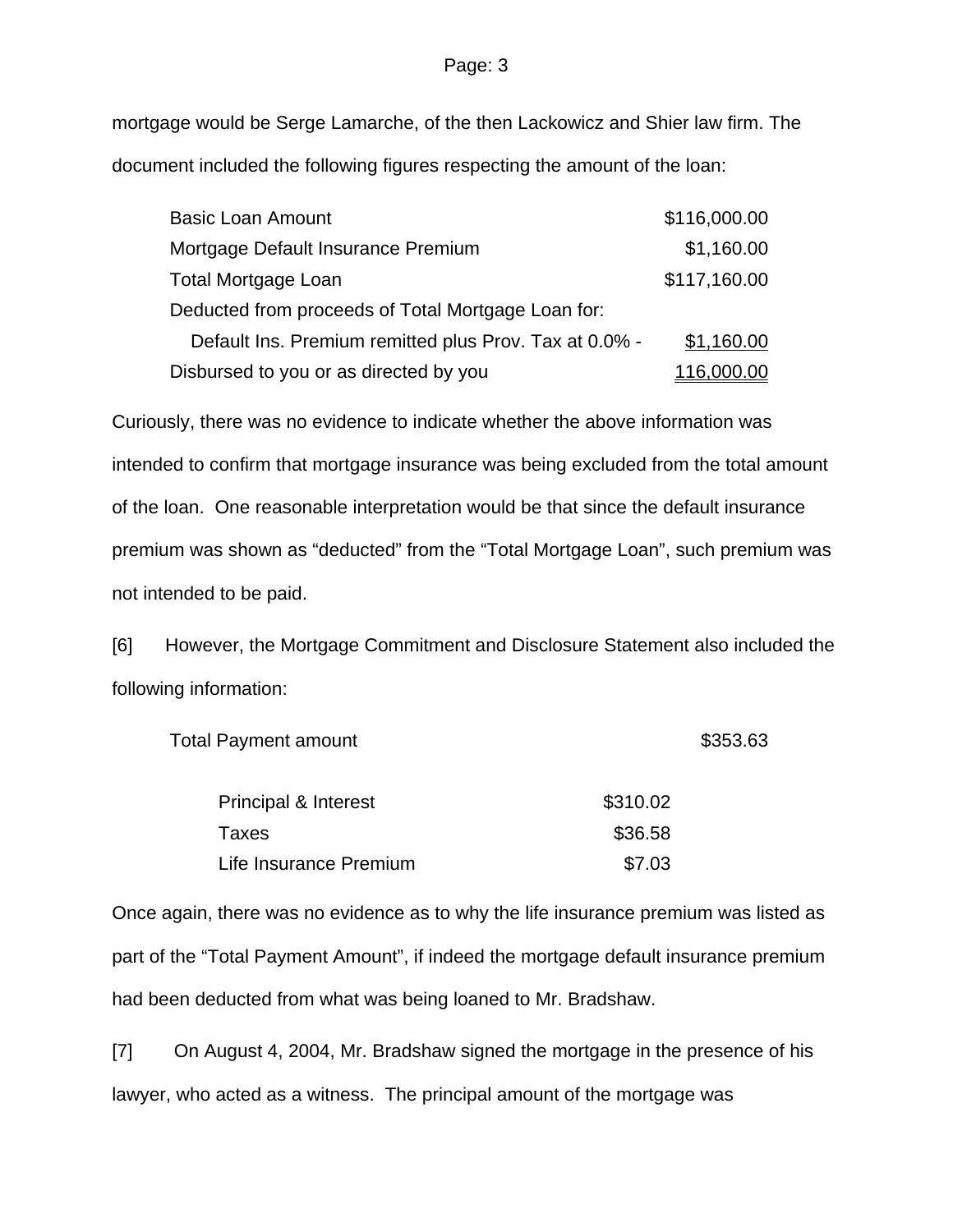\$117,160.00. That would seem to confirm that Mr. Bradshaw was indeed being charged the Mortgage Default Insurance Premium of \$1,160.00, as per the Mortgage Commitment and the Disclosure Statement of July 16, 2004.

[8] I find as a fact that, at or about the time that Mr. Bradshaw signed the mortgage, he was provided with a seven page "Mortgage Protection Life Insurance" package by the bank. That document indicated to potential borrowers the benefits and potential costs of taking out mortgage life insurance, and encouraged them to do so. Pages 3 and 6 of that package gave the borrower the option of either accepting the insurance, for which they would pay a periodic stated premium, or waiving the opportunity to buy such life insurance (the "waiver"). Page 3 of the package was the bank's copy of the document, and page 6 was the customer's copy of the same document.

[9] The bank's copy of the waiver in this case was produced in evidence. It indicates that it is in relation to the mortgage signed by Mr. Bradshaw. At the bottom of that document is the following statement:

## **"Waiver of Insurance**

By signing below, you acknowledge that you have been given the opportunity to buy life insurance for the mortgage listed above and have determined that you are not eligible or decided not to take advantage of this offer. You also understand that you can apply for coverage at any time, subject to the Terms and Conditions then in effect."

Below that statement was a box ticked off stating:

"do not wish to take insurance at this time"

Below that is the signature of Mr. Bradshaw, unfortunately undated.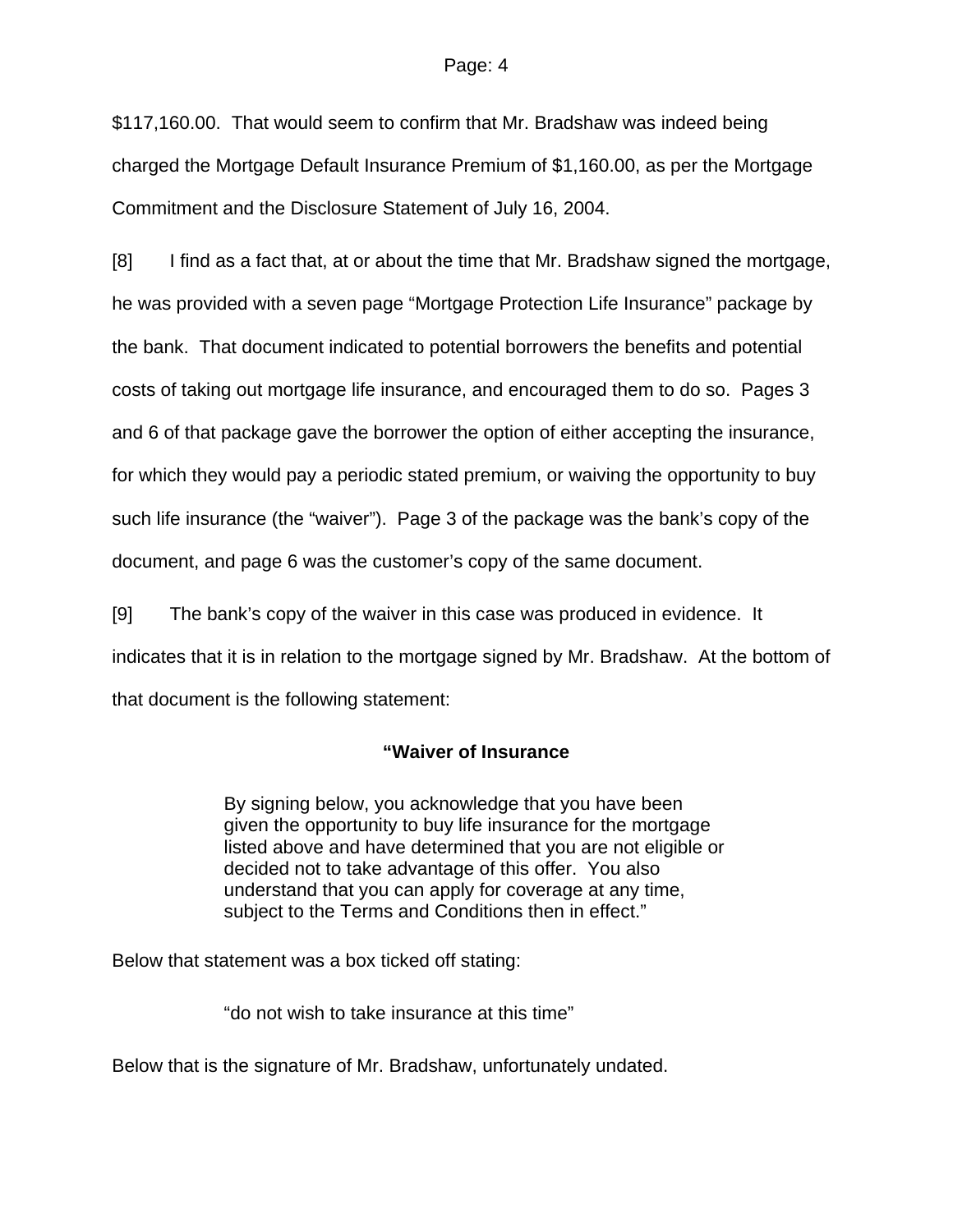[10] The plaintiff submitted that while Mr. Bradshaw "may have signed a waiver of insurance at some point in time, when that occurred is not clear." I have no difficulty finding that the waiver was signed by Mr. Bradshaw at or about the time that he signed the mortgage on August 4, 2004. One might reasonably expect that the Mortgage Protection Life Insurance package would have been among the various documents reviewed by Mr. Bradshaw at the time of taking out the mortgage. The waiver from that package has the mortgage number on it and the amount of the loan of \$117,160.00. It also shows that (had Mr. Bradshaw accepted the insurance) the insurance premium would have been \$7.03 per mortgage payment, which is consistent with the information in the Mortgage Commitment Disclosure Statement.

[11] The Whitehorse branch manager of the Bank of Montreal, Richard Oviatt, explained in his affidavit that normally all mortgage applications are set up with life insurance coverage included by default. Specifically, the documents are all prepared to indicate that insurance coverage *will* be selected, but if the mortgagor chooses not to have insurance then he or she signs the waiver. The waiver is then kept in the bank's records and (generally) a copy of the waiver is not given to the client. Further, if the mortgagor waives the insurance coverage, the other parts of the uncompleted insurance application package are usually discarded. I find that is what happened in this case.

[12] Although the original of the waiver was not produced in evidence, I am satisfied that Mr. Oviatt and his staff made reasonable efforts to locate it, but were ultimately unsuccessful. The photocopy which was produced is therefore the best available evidence.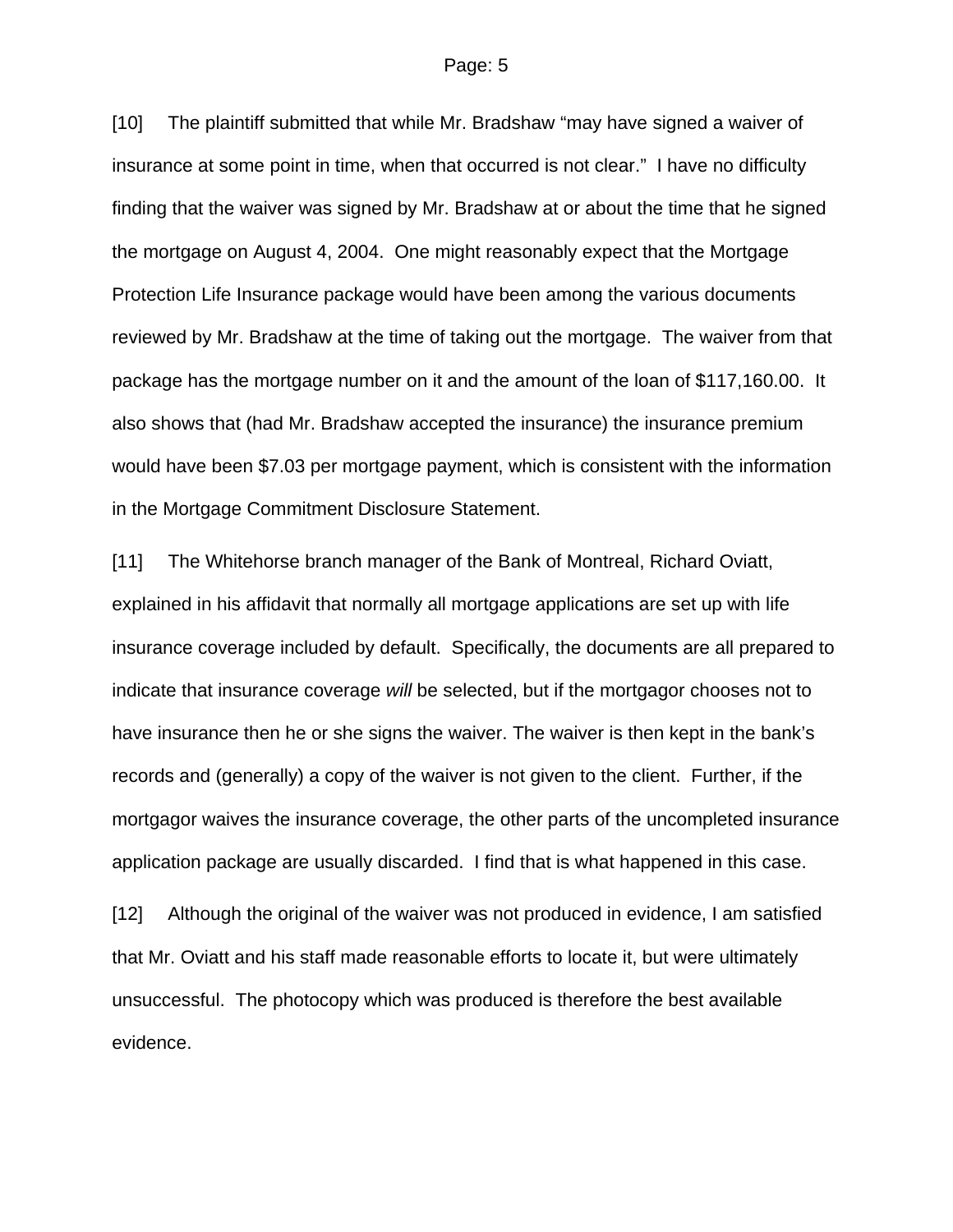[13] Mr. Oviatt further explained that when the mortgage documents are processed, if the bank's officer punches in the letter "Y" into the computer system, that signifies an answer of "YES" to the query of whether the mortgagor has accepted life insurance coverage. As a result, all subsequent documents generated by the bank's computer system will indicate that the mortgage carries such insurance, unless the error is corrected. For the same reason, the insurance premiums would also be automatically deducted from the mortgagor's account, along with the mortgage payments.

[14] On August 6, 2004, the bank sent a memorandum to Mr. Bradshaw confirming that his mortgage loan had been advanced as of that day in the amount of \$117,160.00. It further indicated, incorrectly, that the total regular bi-weekly payments were to include a life insurance premium of \$7.03.

[15] Sometime shortly after the end of 2004, the bank sent a "Statement of Mortgage Account" for that year to Mr. Bradshaw advising him of the particulars of his mortgage balance. At the beginning of that statement, was the following sentence, "You have single life insurance coverage on your mortgage. You do not have accident & illness mortgage protection on your mortgage – apply today."

[16] The same information appeared on a Statement of Mortgage Account for the year 2005, presumably sent to Mr. Bradshaw in early 2006.

[17] Incidentally, Mr. Oviatt produced another waiver, which was similarly undated but which also referred to the mortgage by its number, whereby Mr. Bradshaw declined the purchase of accident and illness mortgage protection. I find that this was probably signed at the same time as the waiver of life insurance for the mortgage. Apparently, this waiver was correctly processed, as Mr. Bradshaw was never charged any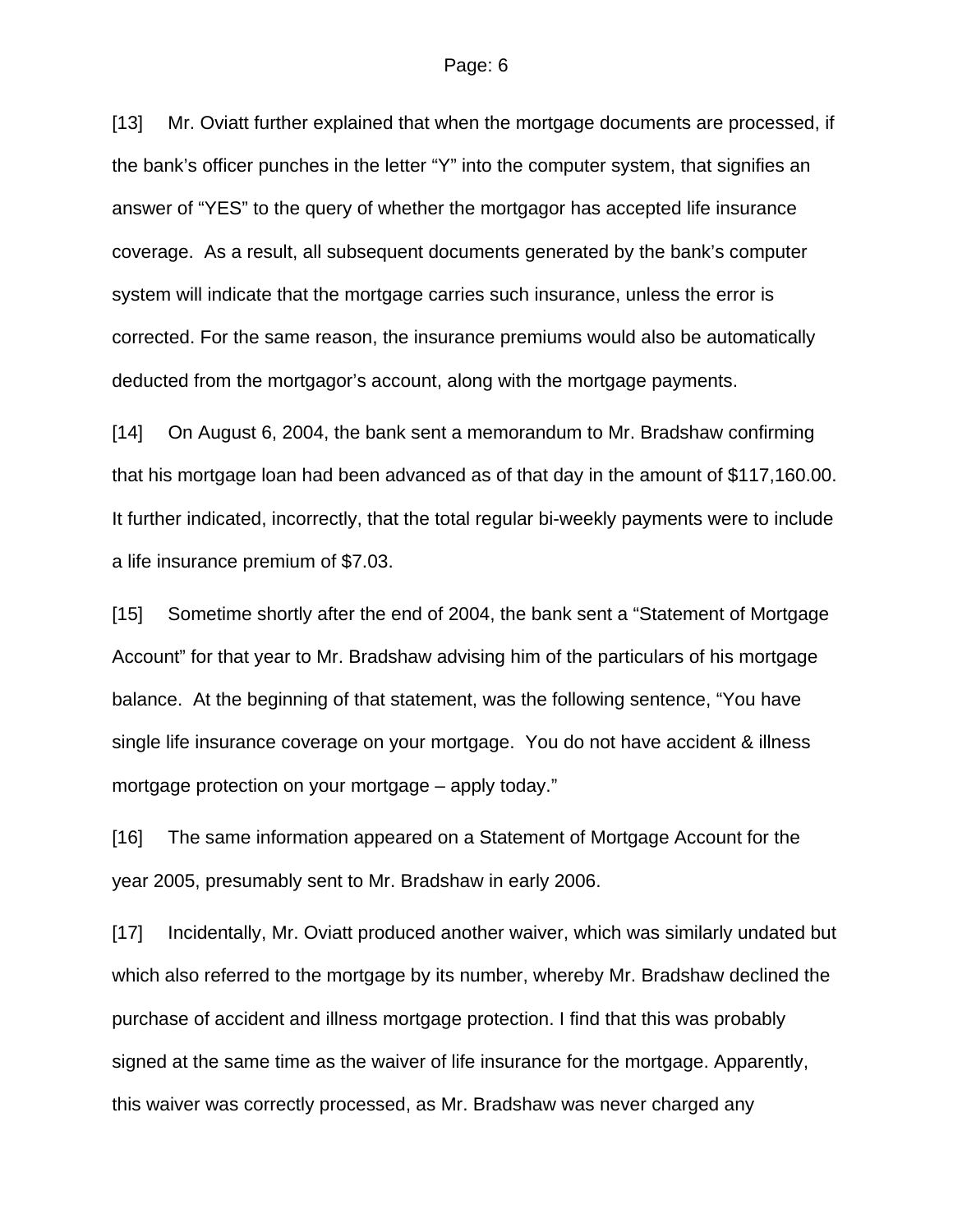premiums for accident and illness protection, and the Statements of Mortgage Account for 2004 and 2005 both confirmed he had no such coverage.

[18] Zoe Morrison met Mr. Bradshaw in September 2004 and began a relationship with him. In December 2005 she moved into Mr. Bradshaw's house at 13 Takhini Avenue. On July 22, 2006, Mr. Bradshaw died, intestate, as a result of a helicopter accident. With the agreement and assistance of Mr. Bradshaw's family, who live outside of the Yukon, Ms. Morrison applied for and received letters of administration appointing her as administrator of Mr. Bradshaw's estate.

[19] On or around July 31, 2006, Ms. Morrison contacted the bank to advise them of Mr. Bradshaw's death and was informed, incorrectly, that he had life insurance on his mortgage.

[20] Sometime in August 2006, the bank discovered that Mr. Bradshaw had initially signed a waiver of the life insurance coverage on the mortgage and rebated his account the amount of \$351.50 for the insurance premiums which had been automatically deducted from his account in error. The mistake was not brought to Mr. Oviatt's attention until shortly after October 11, 2006.

[21] On October 19, 2006, Mr. Oviatt spoke with Ms. Morrison and informed her that Mr. Bradshaw did not have life insurance on the mortgage.

[22] Mr. Oviatt has also confirmed that, between the time of taking out the mortgage and his death, Mr. Bradshaw never subsequently applied for life insurance on the mortgage and at no time did he make any inquiries of the bank regarding the existence of such insurance.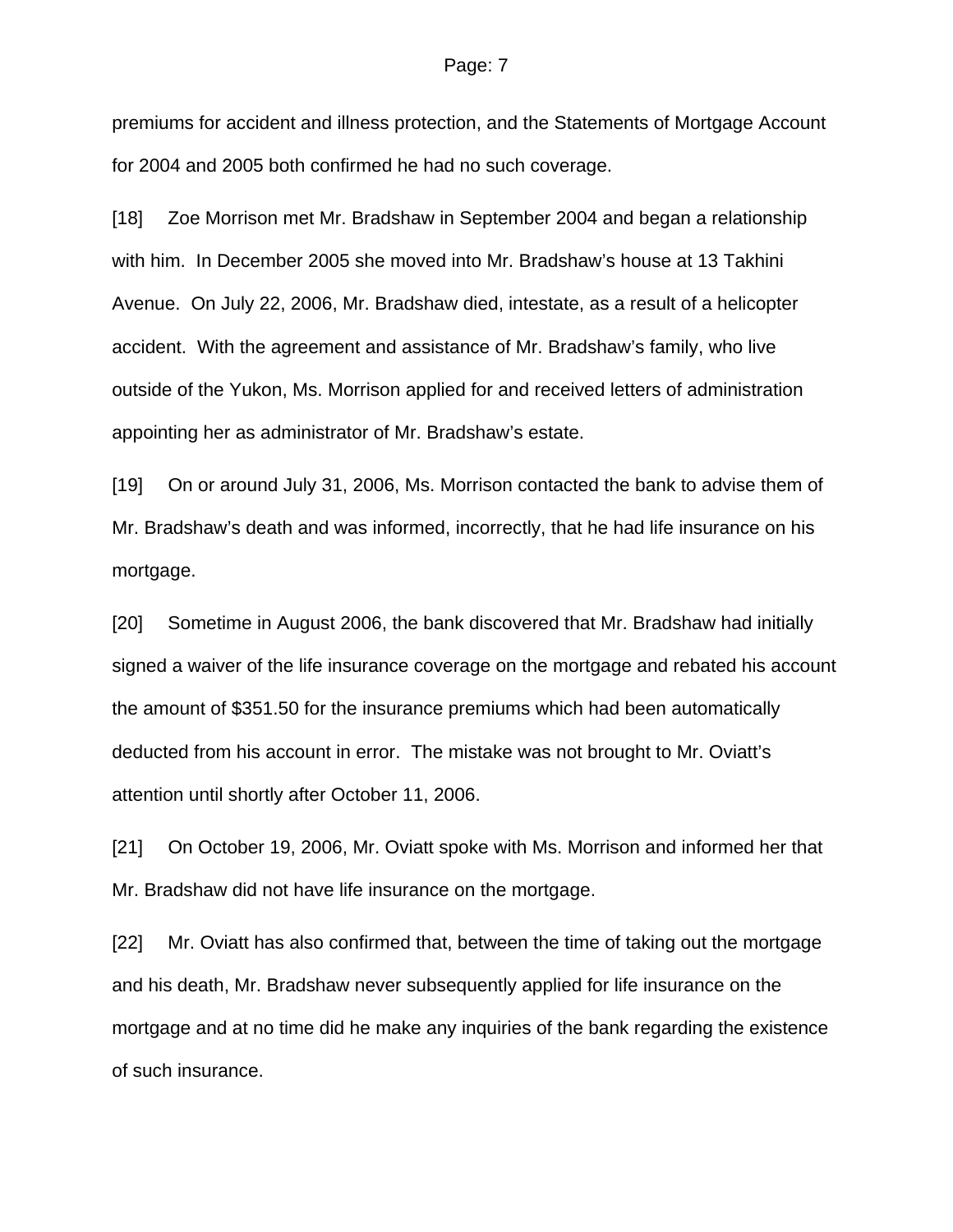# **ANALYSIS**

[23] The tort of negligent misrepresentation arises from the English case of *Hedley* 

*Byrne & Co. v. Heller & Partners Ltd.,* [1964] A.C. 465 (H.L.). That case was referred to

by the Supreme Court of Canada in *Queen v. Cognos Inc*., [1993] 1 S.C.R. 87, 1993

CanLII 156 (S.C.C.), at page 29 (CanLII):

"The required elements for a successful *Hedley Byrne* claim have been stated in many authorities, sometimes in varying forms. The decisions of this Court cited above suggest five general requirements: (1) there must be a duty of care based on a "special relationship" between the representor and the representee; (2) the representation in question must be untrue, inaccurate, or misleading; (3) the representor must have acted negligently in making said misrepresentation; (4) the representee must have relied, in a reasonable manner, on said negligent misrepresentation; and (5) the reliance must have been detrimental to the representee in the sense that damages resulted. …"

Counsel for the bank concedes that the first three parts of the test for negligent

misrepresentation have been satisfied in this case, but he disputes the fourth and fifth

aspects of that test.

# *Reasonable Reliance*?

[24] With respect to the question of whether Mr. Bradshaw reasonably relied upon the

inaccurate information sent to him by the bank, I understood the plaintiff's counsel to

argue as follows.

[25] Firstly, as I indicated above, the plaintiff's counsel seems to suggest that there

was some uncertainty about when the waiver of insurance was signed by

Mr. Bradshaw. I have already disposed of that issue by finding that the waiver was more

than likely signed at or about the time the mortgage was signed on August 4, 2004.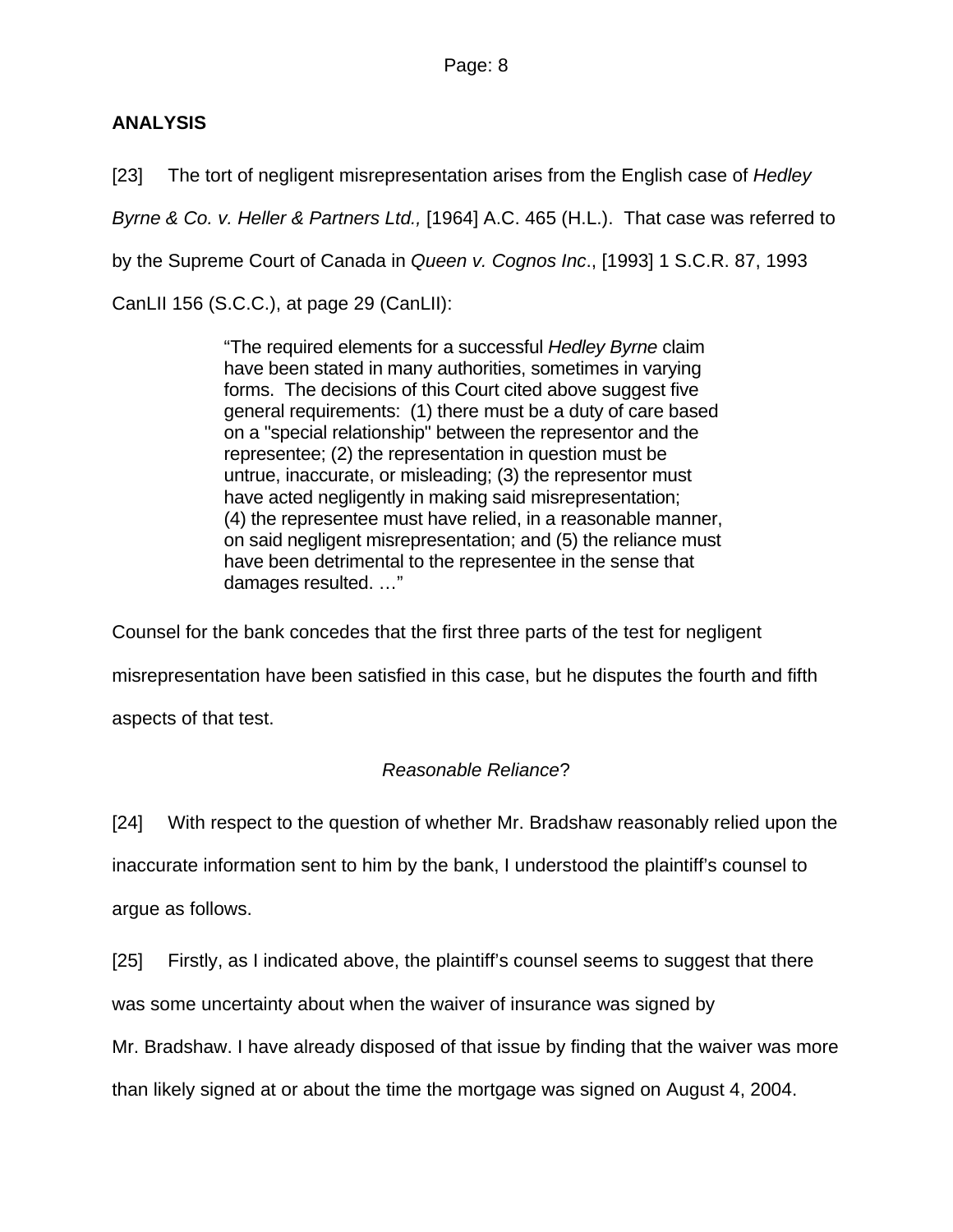[26] Secondly, the plaintiff's counsel suggested that, with respect to waiver, where a party is engaged in the business of advising people and offering services, and where certain protections for services may be waived, there is an onus on that party to ensure that the person waiving these protections clearly understands the nature of the document they are signing, and that all relevant information must be disclosed. In the case at bar, counsel argued that the bank had a duty, in offering life insurance, to ensure not only that Mr. Bradshaw understood what he was signing under the terms of the waiver, but that he also understood that, in the event he wished life insurance in the future, it would require a further application. Further, on this point, the plaintiff's counsel argued that "if this fact [the need to apply if he changed his mind] was not made clear" to Mr. Bradshaw, and he "was subsequently led into error" through reliance on his payment of premiums and the various statements from the bank indicating that he had life insurance, then the bank is "negligent for failing to fully explain the nature and effect of the waiver of insurance".

[27] In my view, there is an evidentiary burden on the plaintiff to establish a foundation for the suggestion that Mr. Bradshaw did not understand the nature of the waiver he signed. In the case relied upon by the plaintiff, *Deraps* v. *Coia*, 1999 CanLII 3790, (1999), 124 O.A.C. 73 (Ont.C.A.), there was an evidentiary foundation for the plaintiff's claim that she did not understand the meaning and import of the waiver at the time she signed it. There is no such evidence in the case at bar.

[28] In addition, the wording of the waiver (see para. 9 above) is in plain English and clear on its face. It specifically informed Mr. Bradshaw that he could apply for life insurance coverage at any time in the future. The plaintiff's counsel speculates that this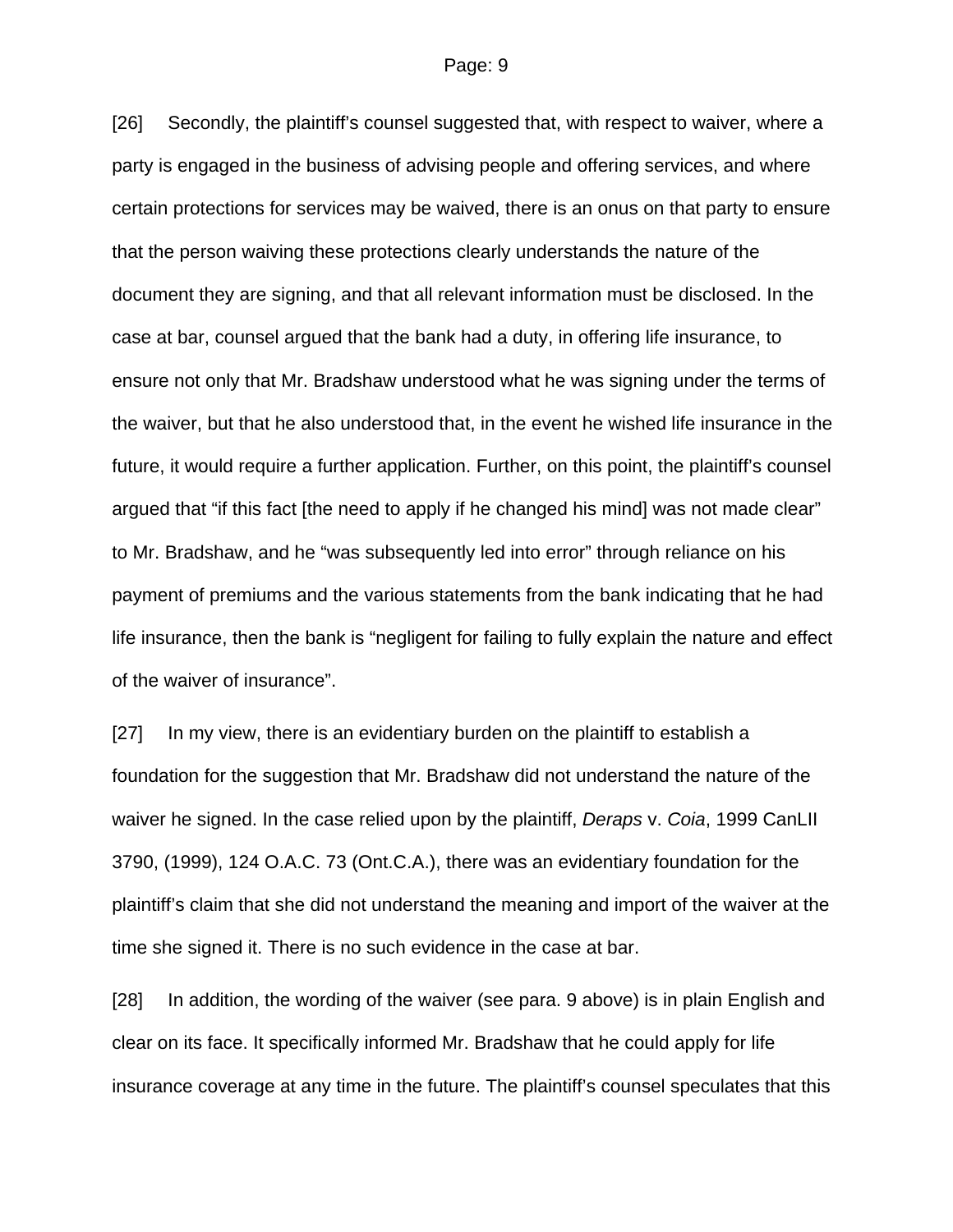fact may not have been made clear to Mr. Bradshaw, but failed to point to any evidence to support that inference. And, if there was any confusion on Mr. Bradshaw's part, he presumably had access to his lawyer for advice.

[29] It is also important to note that Mr. Bradshaw signed a waiver of accident and illness mortgage protection at the same time as he waived the life insurance protection. That waiver similarly informed him that he could apply for coverage at any time in the future, should he change his mind. That information was reinforced in the Statements of Mortgage Account sent to Mr. Bradshaw for the years 2004 and 2005. As a result, it would seem to have been made abundantly clear to Mr. Bradshaw that, should he have changed his mind about declining either form of insurance in the future, then it would be necessary for him to contact the bank and make an application for coverage.

[30] Finally on this point, the plaintiff's counsel says that Mr. Bradshaw was somehow "led into error" by the bank's conduct and that therefore the bank is negligent for failing to fully explain to Mr. Bradshaw that he would have to apply for life insurance in the future, should he change his mind. Thus, the premise of this submission requires me to conclude that Mr. Bradshaw did, in fact, rely upon the incorrect statements and the deduction of premiums in error. However, for the reasons which follow, I conclude there is no evidence of any such reliance.

[31] Therefore, the plaintiff's second argument with respect to the waiver must fail.

[32] The third aspect of the plaintiff's argument, as I have just alluded to, stresses that Mr. Bradshaw could have been expected to reasonably rely on the bank's statements and the unauthorized premium deductions. Here, counsel stated that "the Court must rely on what a reasonable person in [Mr.] Bradshaw's situation *may* have relied upon",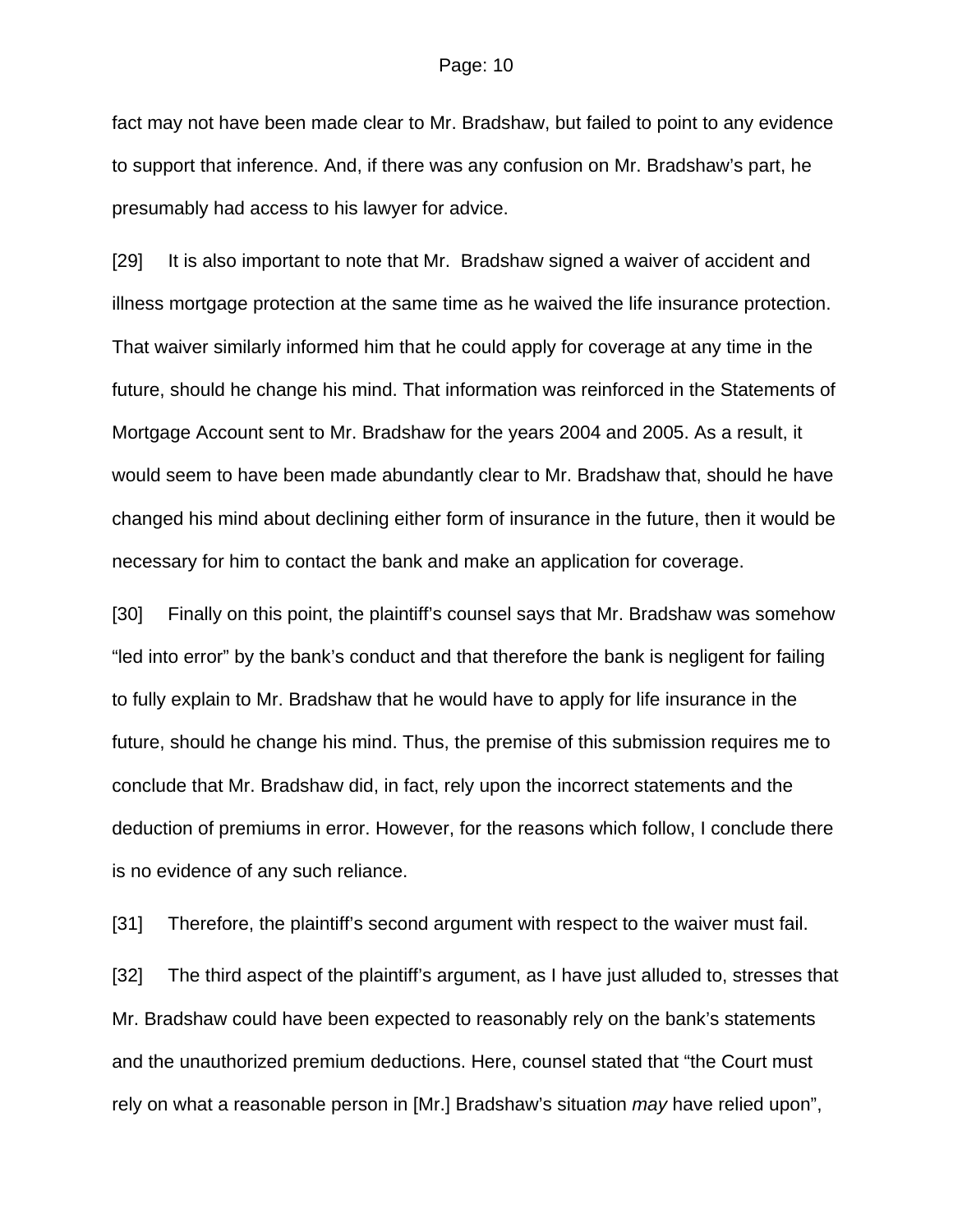with respect to the bank's conduct in that regard (my emphasis). The plaintiff's counsel further stated that it would be reasonable for Mr. Bradshaw to rely on the bank's statement as accurate, since they reflected the previous information provided by the bank in its memorandum of August 6, 2004, confirming the terms of the mortgage and including the fact that life insurance premiums would be charged. Counsel then concluded by stating that it "appears" that Mr. Bradshaw was aware of the insurance premium payments from the outset and that he "accepted [the] advice" from the bank that he had life insurance on the mortgage. Thus, the plaintiff's counsel concluded that Mr. Bradshaw relied on the bank's incorrect representations because "it is reasonable to infer that he would have objected to the premiums payments" if he had no such reliance.

[33] The flaw in this argument is that it once again relies on pure speculation as to Mr. Bradshaw's state of mind as a result of having received the inaccurate information from the bank. There is simply no evidence whatsoever in that regard. First, there is no evidence that Mr. Bradshaw had actual notice of the bank's misinformation and/or the unauthorized premium deductions. As I said at the hearing, it is equally plausible that he ignored the bank's statements and paid no attention to the relatively small premiums being added to his bi-weekly mortgage payments. Second, even speculating that he had such actual notice, there is no evidence that he relied upon the misinformation or the unauthorized deductions. Third, there is no basis for concluding that such reliance was reasonable. On the contrary, given that Mr. Bradshaw did not fill out an application for insurance and given that he signed two waivers expressly declining insurance, both of which explicitly informed him that he would be required to apply for insurance, if he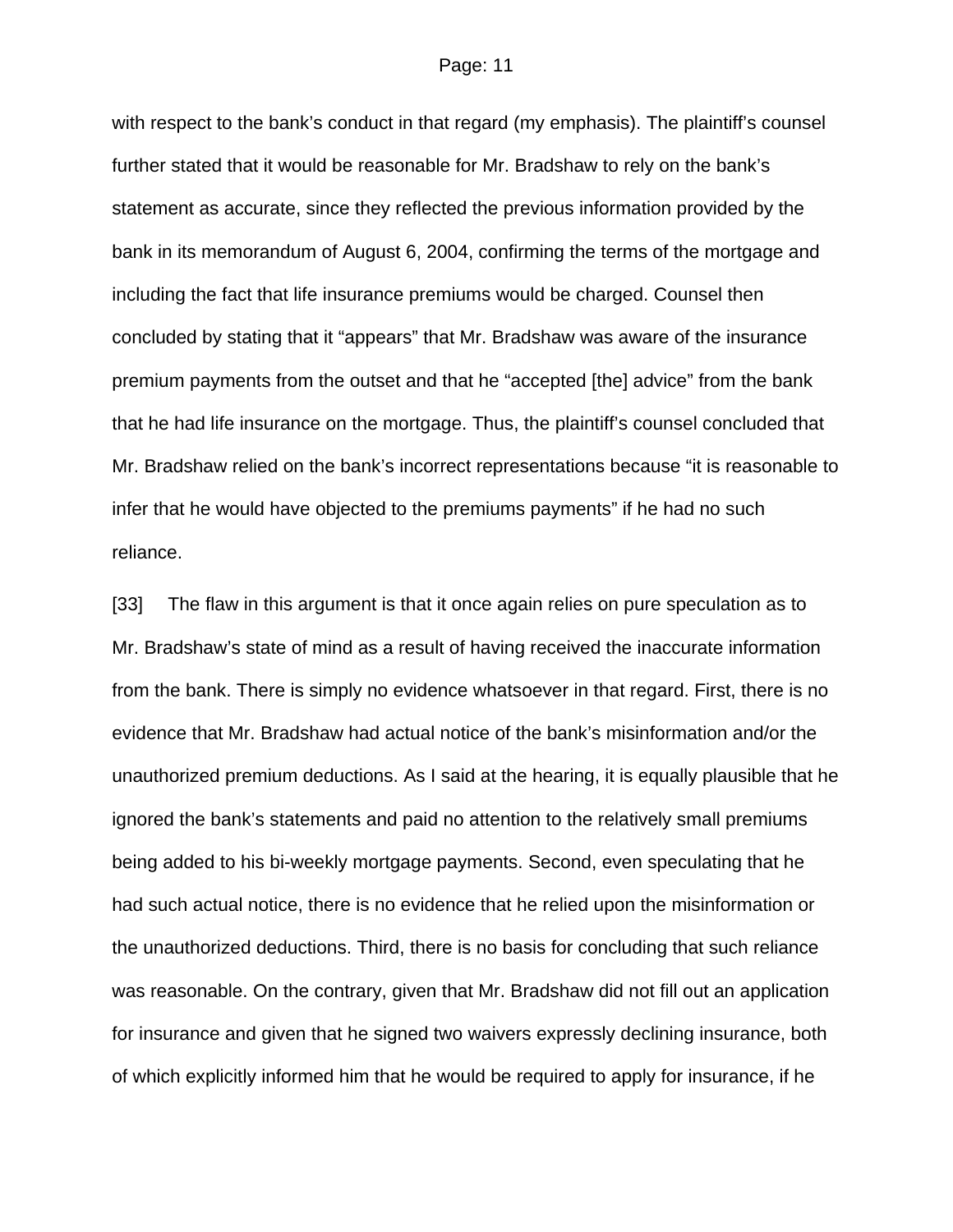changed his mind in the future, then, even assuming that he was actually aware of the bank's misinformation and the unauthorized premium deductions, any expectation that he therefore had valid and enforceable life insurance would have been unreasonable.

[34] The bank's counsel submitted that the plaintiff has the onus in this summary trial to prove its case and it has simply failed to do so. Further, the bank says that the evidence supports an inference that Mr. Bradshaw clearly did *not* intend to take out life insurance on the mortgage. I agree and would add that such an inference would be consistent with his circumstances at that time. Given that Mr. Bradshaw was a single male of approximately age 30 when he purchased 13 Takhini Avenue and given that he had not yet met Ms. Morrison, he likely assumed that, in the absence of a spouse or any dependants and in the event of his death, the house would simply be sold and the proceeds used to pay off the mortgage. Thus, had Mr. Bradshaw in fact subsequently learned that he was being charged for life insurance, one might reasonably have expected him to question the bank in that regard. However, the absence of evidence that Mr. Bradshaw had concerns about the bank's unauthorized deductions, or queried them with anyone, supports the conclusion that he was unaware of the bank's error.

[35] In order for the plaintiff's claim to have any possibility of success, it would seem to me that she ought to have adduced evidence of conversations or communications made by Mr. Bradshaw during his life-time to indicate that: (a) he was aware of the unauthorized premium deductions; and (b) that he somehow changed his mind and decided to acquiesce with the bank's conduct, in the expectation that he would continue to receive the insurance protection. However, there is simply no such evidence. Accordingly, the plaintiff has failed to meet the fourth part of the *Hedley Byrne* test, i.e.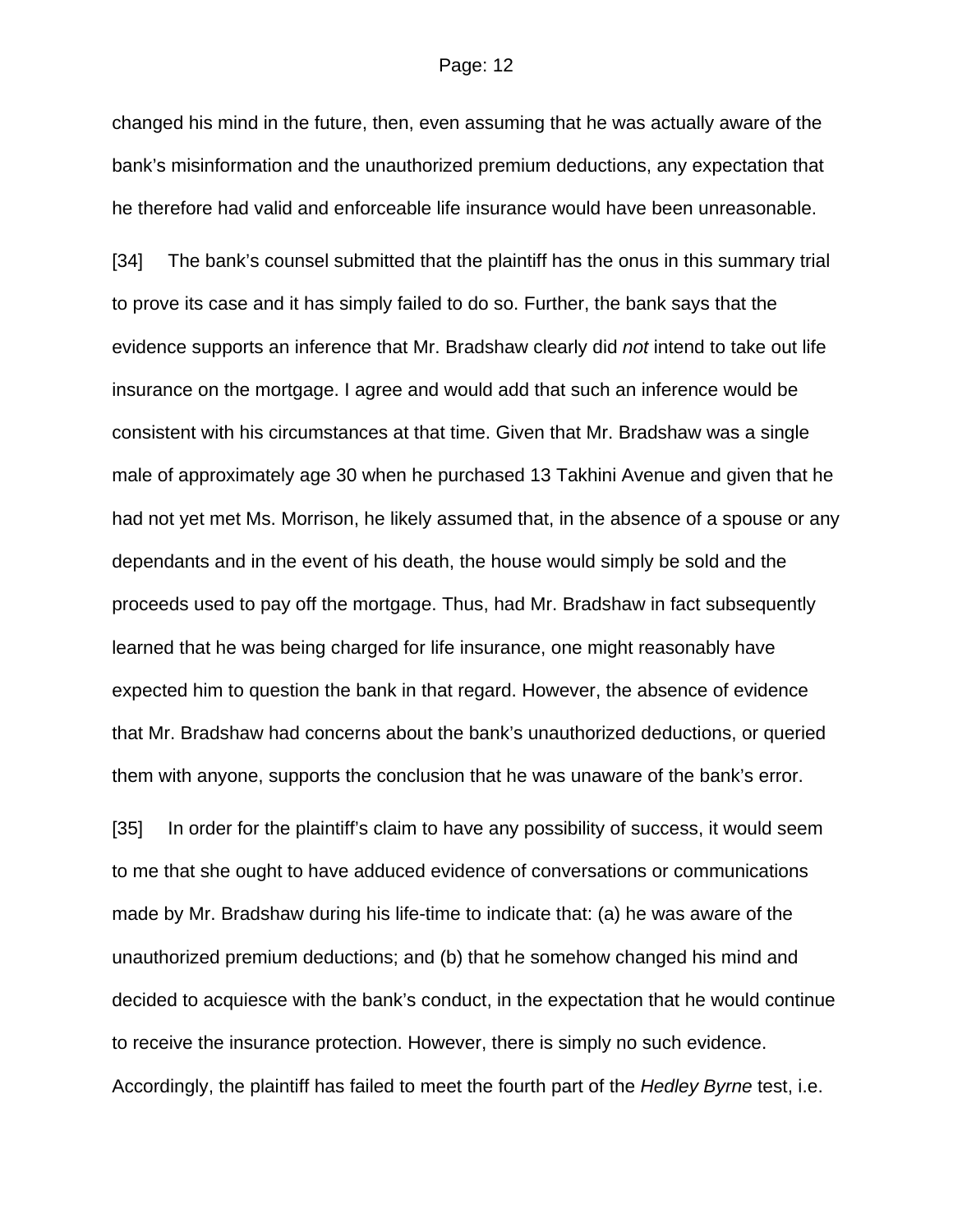there is no evidence that Mr. Bradshaw reasonably relied upon the bank's inaccurate communications that he had mortgage insurance.

[36] In any event, even if there were evidence that Mr. Bradshaw became aware of the bank's error, his estate cannot now attempt to take advantage of that error by demanding payment of the full amount of the mortgage balance. In *McCunn Estate* v. *Canadian Imperial Bank of Commerce*, (2001) 53 O.R. (3d) 304, the Ontario Court of Appeal held, at para. 23, that where a party knows of another's mistake, or should reasonably know of it, he cannot expect the law will permit him to take advantage of it.

[37] The plaintiff relied on the case of *Silver-Newman* v. *Bank of Montreal*, [2005] Q.J. No. 1723. In that case, the plaintiff and her husband obtained a mortgage from the Bank of Montreal and concurrently signed an application for life insurance on the mortgage. The enrolment form for the insurance policy included some small print which indicated that the insurance would terminate when the borrower, the plaintiff's husband, turned 70 years of age. The husband turned 70 on October 26, 1996 and died on September  $9<sup>th</sup>$ , 2000. Prior to the husband's death, the plaintiff, as co-borrower, had received various statements from the bank indicating the existence of mortgage life insurance, even after her husband had reached his  $70<sup>th</sup>$  birthday. In addition, the bank continued to receive and accept the couple's monthly life insurance premiums. It was not until after the husband's death that the bank advised the plaintiff that it had been accepting the insurance premiums in error, relying upon the clause which terminated coverage upon the husband obtaining the age of 70. Under protest, the plaintiff paid out the balance of the mortgage. The court held that the admitted error of the bank, in providing documentation to the plaintiff which stipulated that the life insurance was in force after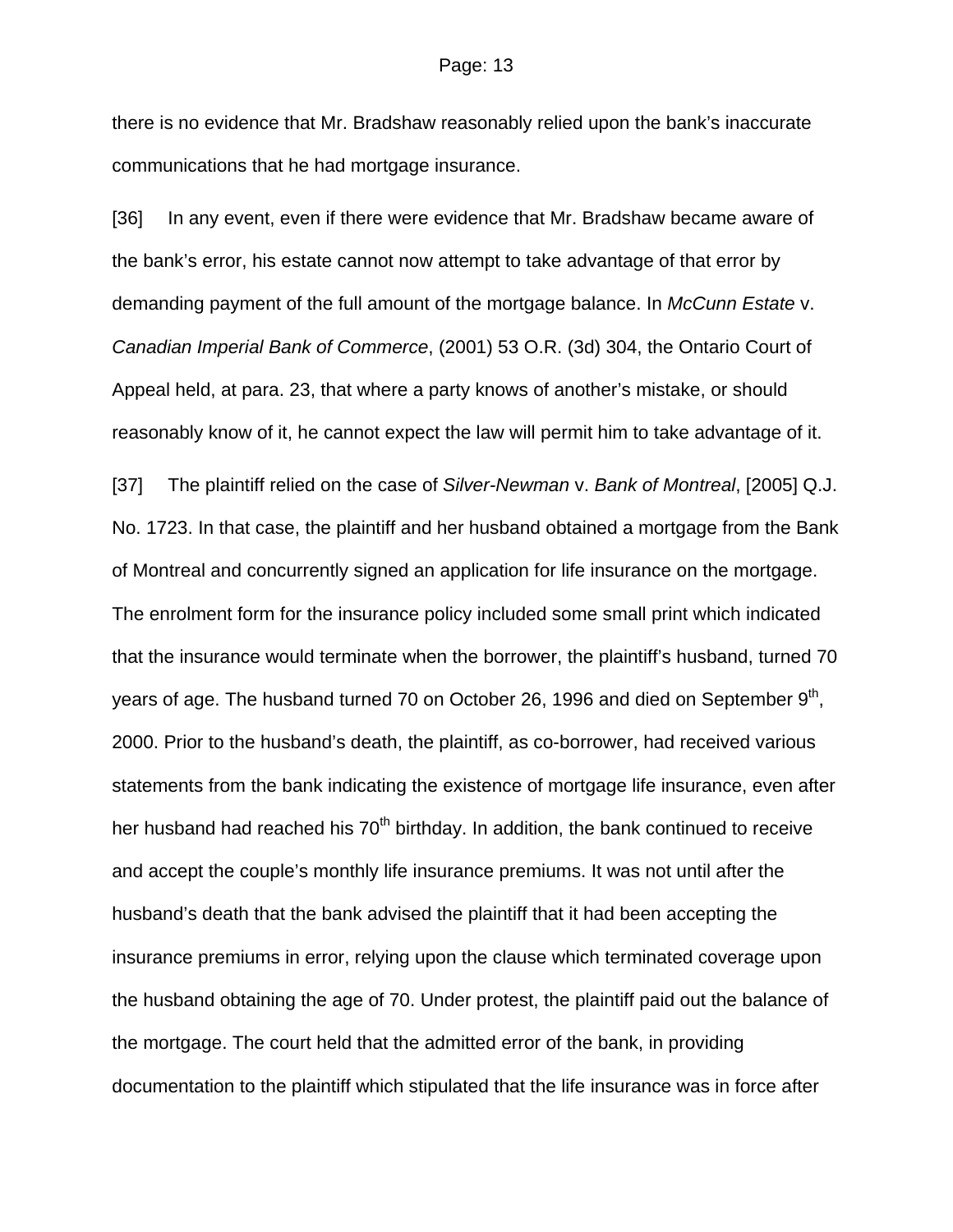the husband turned 70, was a form of disinformation which constituted negligence. Accordingly, the court ordered that the bank repay the plaintiff the full amount she paid to the discharge the mortgage.

[38] However, *Silver-Newman* is distinguishable on a number of points. First, the plaintiff and her husband, as co-borrowers, actually applied for life insurance on the mortgage, which Mr. Bradshaw did not do. Second, the court held that the bank could not ignore the fact that it led the couple into error by informing them in writing, after the husband had turned 70, that they had life insurance as well as by continuing to deduct the amount of monthly life insurance premium from their account. At para. 29, the court said:

> "This error by the Bank induced, in turn, the Newmans into the error of not taking any measures to protect a vulnerable position, for which the Bank must now be held to account."

In the case at bar, there is no evidence that Mr. Bradshaw was induced by the bank's error to not take measures to protect himself. Third, in *Silver-Newman*, there was evidence that, had the bank not erred, the plaintiff and/or her late husband might have simply increased their line of credit, which was insured and without any age condition. In other words, there was evidence that, but for the bank's error, the plaintiff could have mitigated her loss. In the case at bar, as I will next address, there is no such evidence.

## *Detriment and Damages?*

[39] Assuming I am wrong in the above conclusion and that it might be successfully argued that Mr. Bradshaw did reasonably rely upon the bank's negligent misrepresentation, the fifth part of the *Hedley Byrne* test still requires the plaintiff to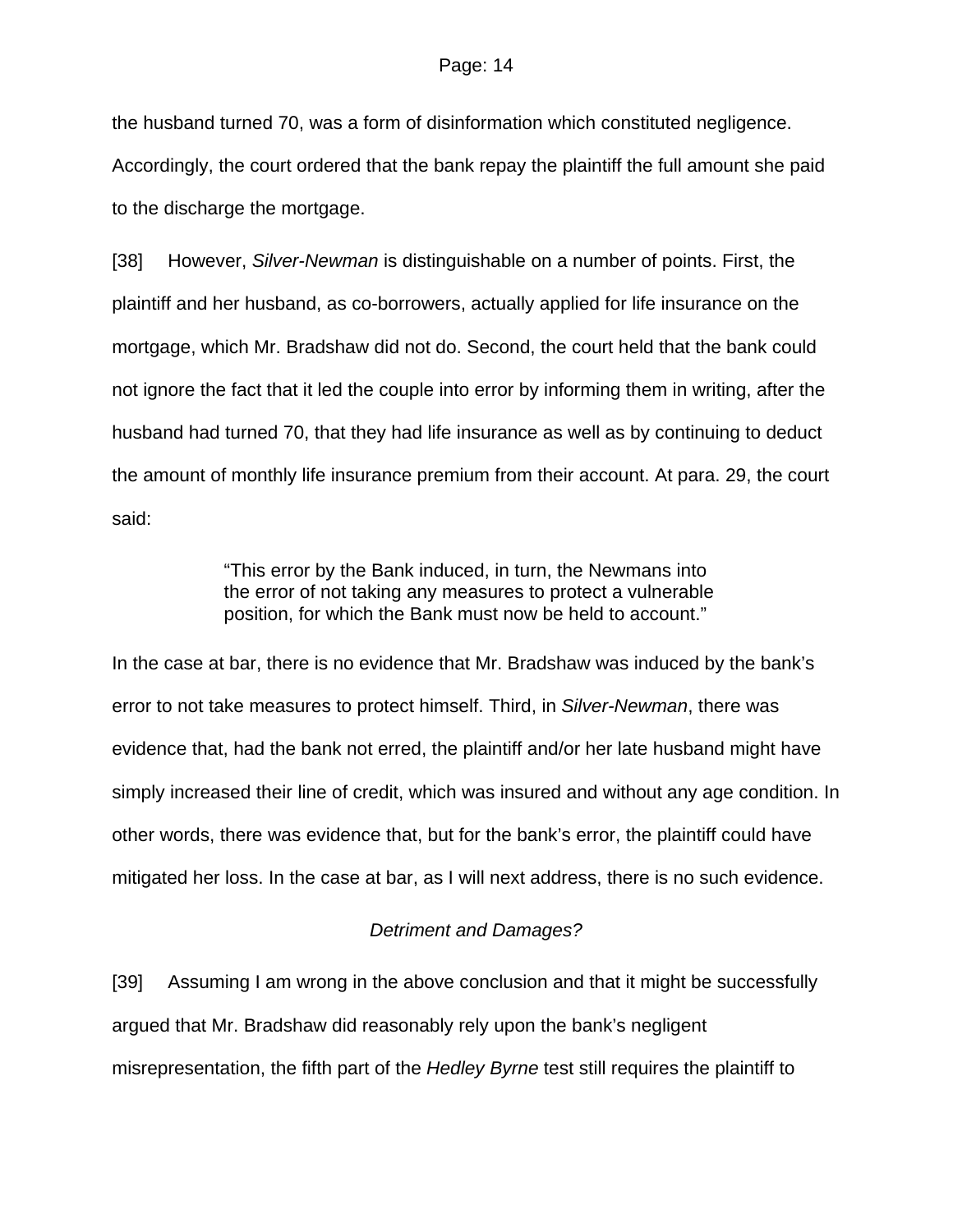prove that the reliance must have been detrimental to Mr. Bradshaw in the sense he suffered damages as a result. Here, the plaintiff's counsel argued that it would be reasonable to infer that Mr. Bradshaw, in reliance upon the bank's negligent misrepresentation, would not have sought any other form of life insurance protection. Therefore, since there is, in fact, no such protection, Mr. Bradshaw's estate has suffered a loss by way of its liability to pay the balance of the mortgage.

[40] Counsel for the bank countered by submitting that, once again, the plaintiff bears the onus of supplying proof that Mr. Bradshaw or his estate actually suffered a financial detriment consequent to Mr. Bradshaw's assumed reasonable reliance upon the bank's conduct. He says that there is no such proof and that it is pure speculation for the plaintiff to suggest that Mr. Bradshaw would not have sought other forms of life insurance protection, because he believed he had life insurance on the mortgage. Again, I agree with this argument.

[41] The converse of the plaintiff's argument seems to be that, but for the bank's error, Mr. Bradshaw would have purchased other form or forms of life insurance, which might have been used to pay out the balance of the mortgage and thus alleviate the loss. However, that reasoning is not only speculative, it is also weakened by the absence of evidence as to when Mr. Bradshaw, assuming he had actual notice of the bank's error, might have come to reasonably rely upon it. The affidavit of Ms. Morrison indicates that, although she and Mr. Bradshaw became a couple in the fall of 2004, she did not move into 13 Takhini Avenue until December 2005. That was almost 1 ½ years after Mr. Bradshaw took out the mortgage. Prior to that point in time, as I commented above, it would not have been surprising for Mr. Bradshaw, as a single young man with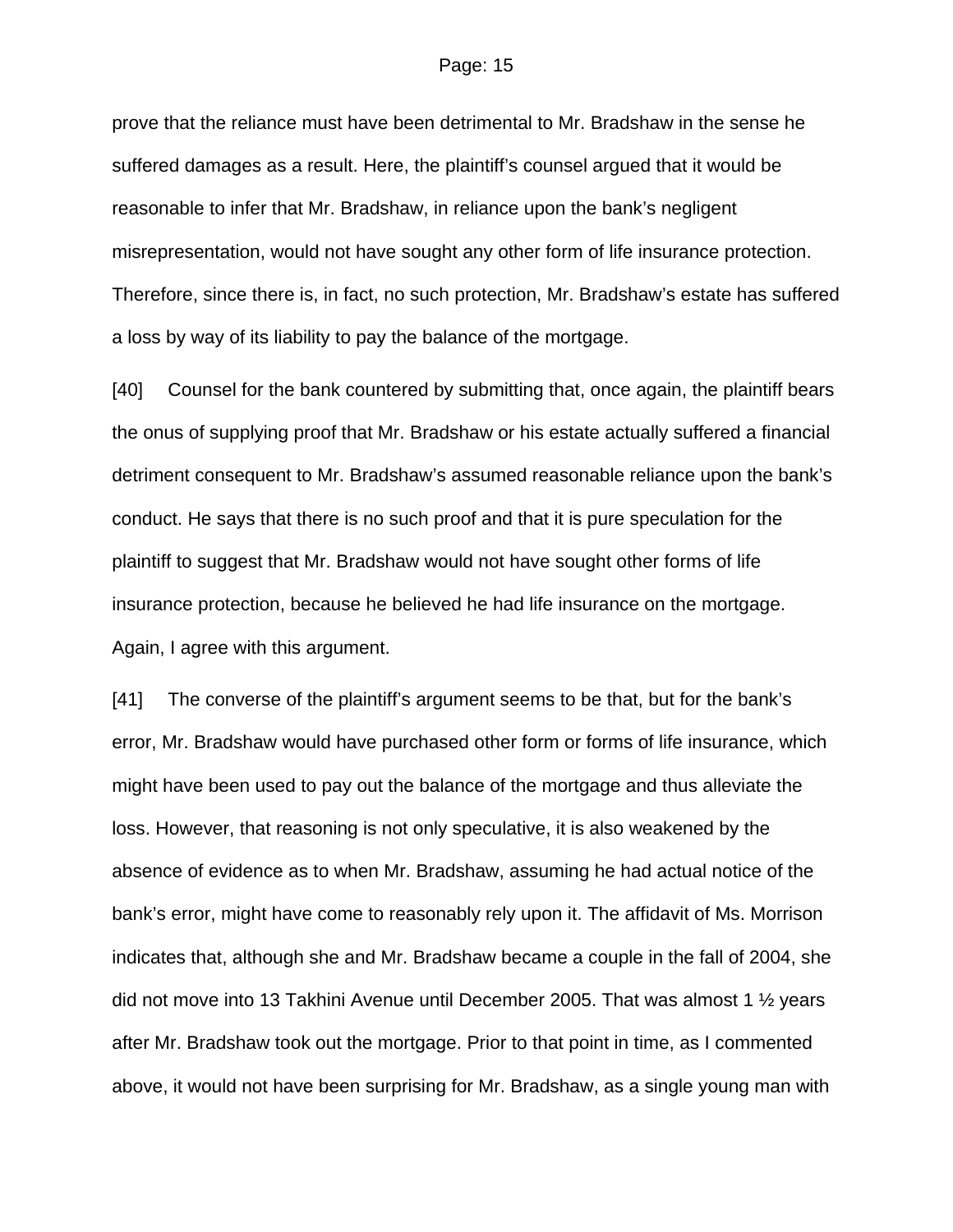no spouse or dependants, to have no particular need for life insurance of any kind. Therefore, it seems to me that the "but for" inference implicitly urged by the plaintiff cannot succeed.

[42] In summary, I agree with the bank's counsel that any supposed reasonable reliance by Mr. Bradshaw must have resulted in actual, and not merely possible, financial detriment. The plaintiff's argument that the bank's error, in a but for sense, caused Mr. Bradshaw not to seek other forms of life insurance, at best, only gives rise to the possibility of financial detriment.

[43] Finally, it is clear that there is no proof of any loss suffered by Ms. Morrison, either personally or in her capacity as administrator of Mr. Bradshaw's estate. She cannot claim to have suffered a loss as a potential statutory beneficiary of the estate under the *Estate Administration Act*, R.S.Y. 2002 c. 77. While she may view herself to have been Mr. Bradshaw's common-law spouse, it would appear that she did not cohabit with him for at least 12 months immediately before his death. Therefore, Ms. Morrison does not fit the definition of "common-law spouse" under that *Act*. Nor has Ms. Morrison proven that she, in reliance upon the initial misstatement by the bank on or about July 31, 2006 (that Mr. Bradshaw had life insurance), acted to the financial detriment of the estate.

### **CONCLUSION**

[44] The plaintiff's claim is dismissed.

[45] While I did not hear from the parties on the issue of costs, in the circumstances, keeping in mind that it was the bank's error which precipitated this litigation, I will depart